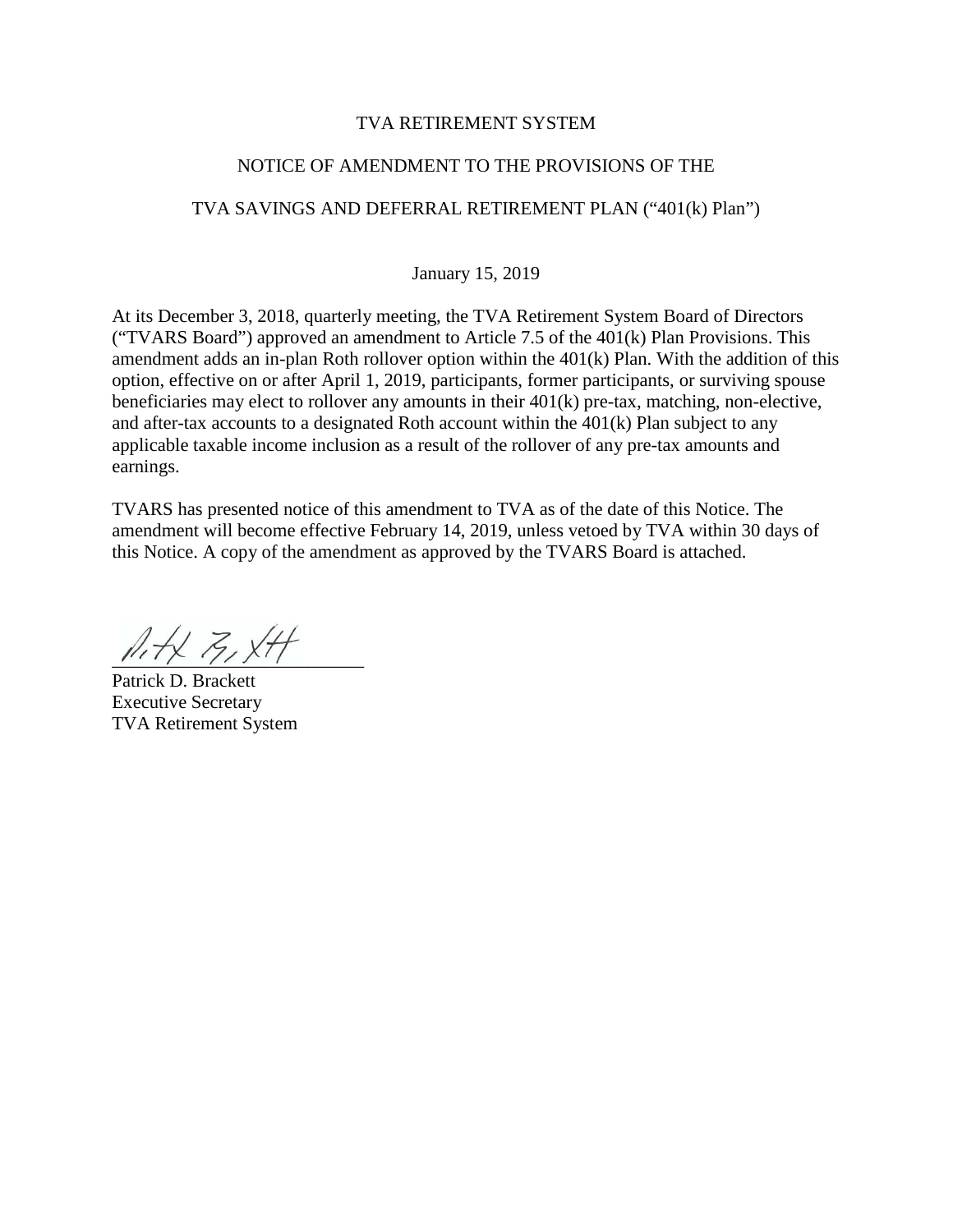Article 7.5 in the Provisions of the Tennessee Valley Authority Savings and Deferral Retirement Plan is amended to add the language underlined as follows:

# 7.5 Direct Rollover of Certain Distributions

- A. This section applies to certain distributions made on or after December 31, 2001. Notwithstanding any article of these provisions to the contrary that would otherwise limit a distributee's election under this section, a distributee may elect at the time and in the manner prescribed by the board to have any portion of an eligible rollover distribution paid directly to an eligible retirement plan specified by the distributee in a direct rollover.
- B. The following definitions apply to the terms used in this section:
	- (1) An "eligible rollover distribution" is any distribution of all or any portion of the balance to the credit of the distributee, except that an eligible rollover distribution does not include: any distribution that is one of a series of substantially equal periodic payments (not less frequently than annually) made for the life (or life expectancy) of the distributee or the joint lives (or joint life expectancies) of the distributee and the distributee's designated beneficiary, or for a specified period of ten years or more; any distribution to the extent such distribution is required under section 401(a)(9) of the Code; any hardship distribution; and the portion of any distribution that is not includable in gross income.

A portion of a distribution shall not fail to be an eligible rollover distribution merely because the portion consists of after-tax employee contributions which are not includible in gross income. However, such portion may be transferred only to (i) an individual retirement account or annuity described in section 408(a) or (b) of the Code; (ii) for taxable years beginning after December 31, 2001, and before January 1, 2007, to a qualified trust which is part of a defined contribution plan that agrees to separately account for amounts so transferred, including separately accounting for the portion of such distribution which is includible in gross income and the portion of such distribution which is not so includible; or (iii) for taxable years beginning after December 31, 2006, to a qualified trust or to an annuity contract described in section 403(b) of the Code, if such trust or contract provides for separate accounting for amounts so transferred (including interest thereon), including separately accounting for the portion of such distribution which includible in gross income and the portion of such distribution which is not so includible.

(2) An "eligible retirement plan" is an eligible plan under section 457(b) of the Code which is maintained by a state, political subdivision of a state,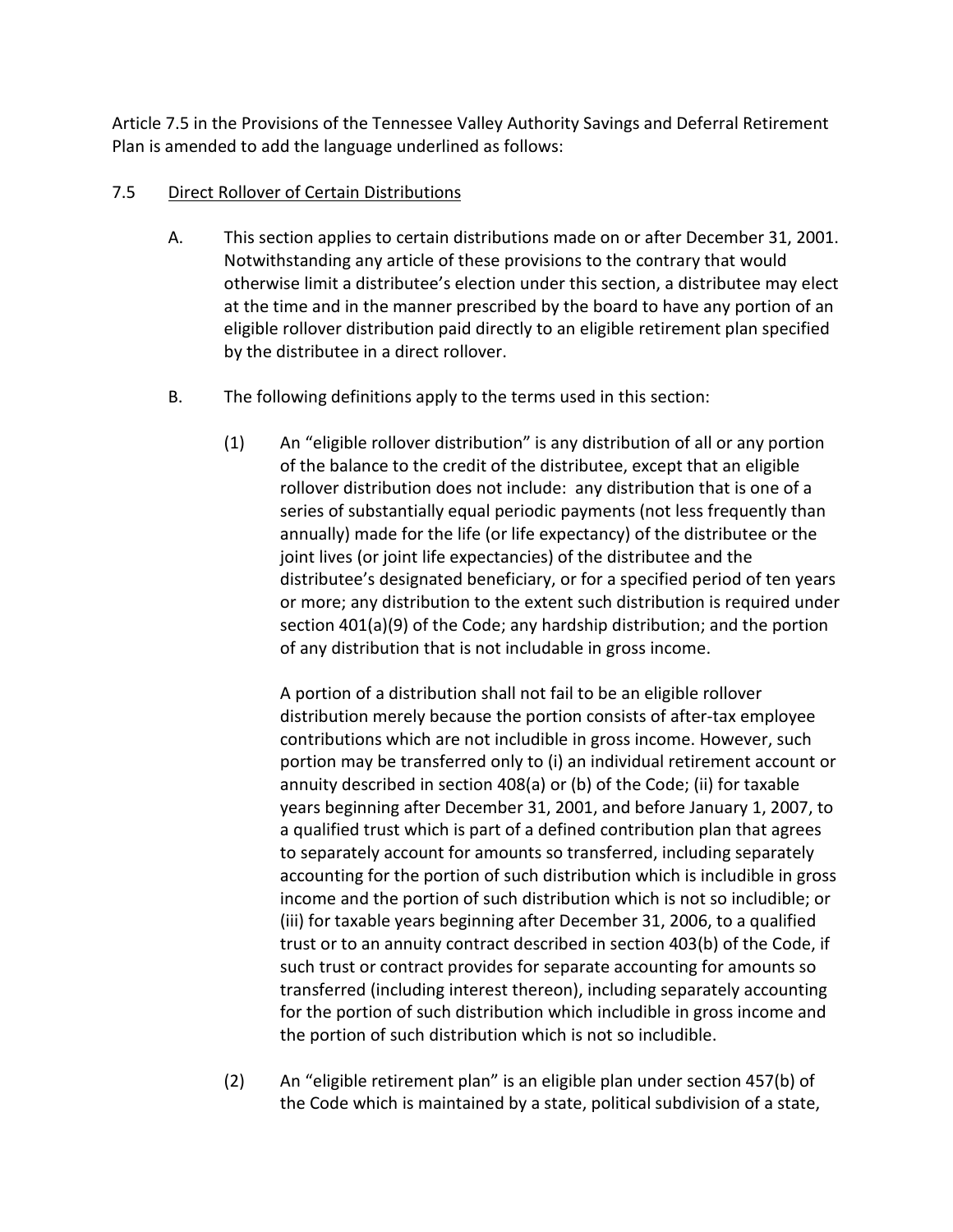or any agency of instrumentality of a state or political subdivision of a state and which agrees to separately account for amounts transferred into such plan from the Deferral Plan, an individual retirement account described in section 408(a) of the Code, an individual retirement annuity described in section 408(b) of the Code, an annuity plan described in section 403(a) of the Code, an annuity contract described in section 403(b) of the Code, or a qualified defined contribution plan described in section 401(a) of the Code that accepts the distributee's eligible rollover distribution. However, in the case of an eligible rollover distribution to the surviving spouse, an eligible retirement plan is an individual retirement account or individual retirement annuity.

- (3) A "distributee" includes a participant or former participant. In addition, the participant's or former participant's surviving spouse and the participant's or former participant's spouse or former spouse who is the alternate payee under a domestic relations order, as set forth in the Appendix, are distributees with regard to the interest of the spouse or former spouse. A distribute also includes the participant's non-spouse designated beneficiary under Article 12. In the case of a non-spouse beneficiary, the direct rollover may be made only to an individual retirement account or annuity described in section 408(a) or 408(b) of the Code ("IRA") that is established on behalf of the designated beneficiary and that will be treated as an inherited IRA pursuant to the provisions of section 402(c)(11) of the Code. Also, in this case, the determination of any required minimum distribution under section 401(a)(9) of the Code that is ineligible for rollover shall be made in accordance with Notice 2007-7, Q&A 17 and 18, 2007-5 I.R.B. 395.
- (4) A "direct rollover" is a payment by the Deferral Plan to the eligible retirement plan specified by the distributee.

## C. Direct Rollovers of Roth Elective Deferrals

- (1) A direct rollover of a distribution from a Roth Elective Deferral Account will only be made to another Roth elective deferral account under an applicable retirement plan described in section 402A(e)(1) of the Code or to a Roth IRA described in section 408A of the Code, and only to the extent the rollover is permitted under the rules of section 402(c) of the Code.
- (2) The Deferral Plan will accept a rollover contribution to a Roth Elective Deferral Account only if it is a direct rollover from another Roth elective deferral account under an applicable retirement plan described in section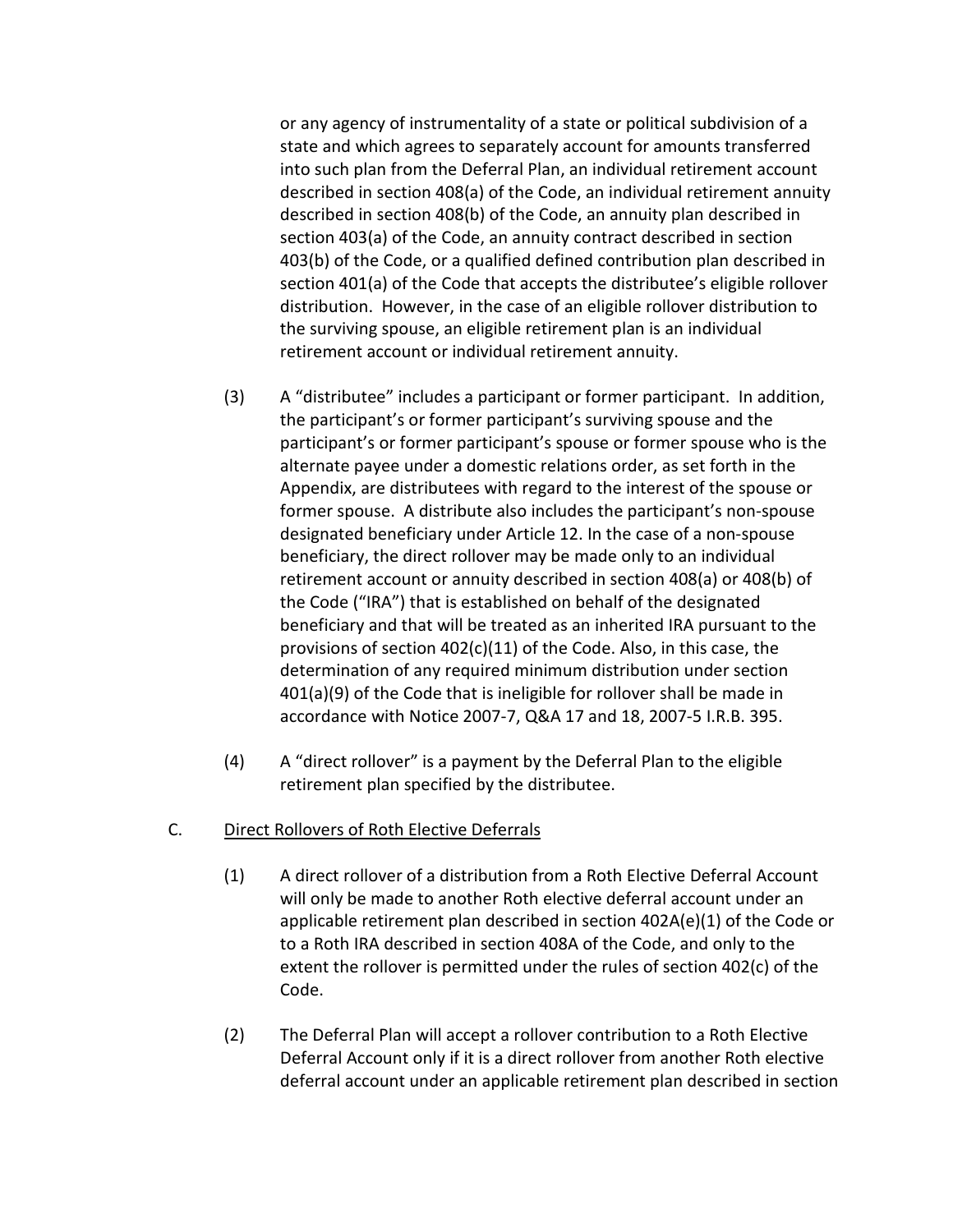402A(e)(1) and only to the extent the rollover is permitted under the rules of section 402(c) of the Code.

- (3) The Deferral Plan will not provide for a direct rollover for distributions from a participant's Roth Elective Deferral Account if the amount of the distributions that are eligible rollover distributions are reasonably expected to total less than \$200 during a year. In addition, any distribution from a participant's Roth Elective Deferral Account is not taken into account in determining whether distributions from a participant's other accounts are reasonably expected to total less than \$200 during a year. However, eligible rollover distributions from a participant's Roth Elective Deferral Account are taken into account in determining whether the total amount of the participant's account balances under the Deferral Plan exceeds \$1,000 for purposes of mandatory distributions from the Deferral Plan pursuant to Article 7.6.
- (4) The Provisions of the Deferral Plan that allow a participant to elect a direct rollover of only a portion of an eligible rollover distribution but only if the amount rolled over is at least \$500 is applied by treating any amount distributed from the participant's Roth Elective Deferral Account as a separate distribution from any amount distributed from the participant's other accounts in the Deferral Plan, even if the amounts are distributed at the same time.
- D. Rollovers from Other Plans. The Deferral Plan will accept participant rollover distributions and/or direct rollovers of distributions made after December 31, 2001 as follows:
	- (1) Direct Rollovers. The Deferral Plan will accept a direct rollover of an eligible rollover distribution from: (i) a qualified plan described in section 401(a) or 403(a) of the Code, including after-tax employee contributions; (ii) an annuity contract described in section 403(b) of the Code, excluding after-tax employee contributions; or (iii) an eligible plan under section 457(b) of the Code which is maintained by a state, political subdivision of a state, or agency or instrumentality of a state or political subdivision of a state.
	- (2) Participant Rollover Contributions from Other Plans. The Deferral Plan will accept a participant contribution of an eligible rollover distribution from: (i) a qualified plan described in section 401(a) or 403(a) of the Code; (ii) an annuity contract described in section 403(b) of the Code; or (iii) an eligible plan under section 457(b) of the Code which is maintained by a state, political subdivision of a state, or any agency or instrumentality of a state or political subdivision of a state.